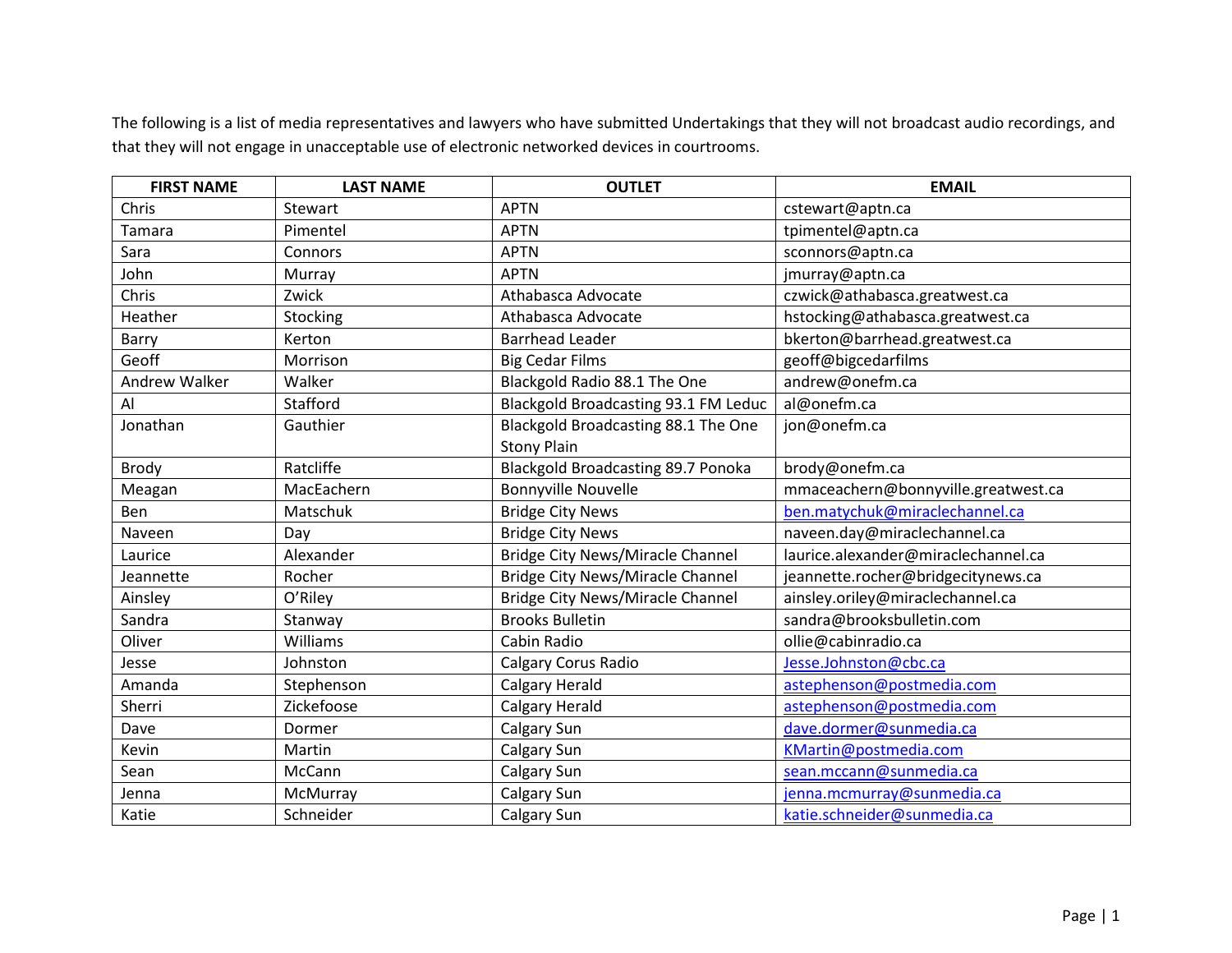| <b>FIRST NAME</b> | <b>LAST NAME</b> | <b>OUTLET</b>            | <b>EMAIL</b>                           |
|-------------------|------------------|--------------------------|----------------------------------------|
| Michael           | Wood             | Calgary Sun              | michael.wood@sunmedia.ca               |
| Licia             | Corbella         | Calgary Sun              | lcorbella@postmedia.com                |
| Bill              | Graveland        | <b>Canadian Press</b>    | bill.graveland@thecanadianpress.com    |
| Dean              | Bennett          | <b>Canadian Press</b>    | dean.bennett@thecanadianpress.com      |
| John              | Cotter           | <b>Canadian Press</b>    | john.cotter@thecanadianpress.com       |
| Gwen              | Dambrofsky       | <b>Canadian Press</b>    | Gwen.Dambrofsky@thecanadianpress.com   |
| Robert            | Drinkwater       | <b>Canadian Press</b>    | Robert.Drinkwater@thecanadianpress.com |
| Mary Jo           | Laforest         | <b>Canadian Press</b>    | mlaforest@shaw.ca                      |
| Sylvia            | Strojek          | <b>Canadian Press</b>    | Sylvia.Strojek@thecanadianpress.com    |
| Daniela           | Germano          | <b>Canadian Press</b>    | Daniela.Germano@thecanadianpress.com   |
| Colette           | Derworiz         | <b>Canadian Press</b>    | Colette.Derworiz@thecanadianpress.com  |
| Fakiha            | Baig             | <b>Canadian Press</b>    | fakiha.baig@thecanadianpress.com       |
| <b>Bob</b>        | Weber            | <b>Canadian Press</b>    | bob.weber@thecanadianpress.com         |
| Carolyn           | Dunn             | <b>CBC National</b>      | Carolyn.Dunn@cbc.ca                    |
| Raffy             | Boudjikanian     | <b>CBC National</b>      | raffy.boudjikanian@cbc.ca              |
| Meghan            | Grant            | <b>CBC Calgary</b>       | meghan.grant@cbc.ca                    |
| Bryan             | Labby            | <b>CBC Calgary</b>       | bryan.labby@cbc.ca                     |
| Jamie             | Malbeuf          | <b>CBC Fort McMurray</b> | jamie.labeuf@cbc.ca                    |
| Colleen           | Underwood        | CBC                      | Colleen.Underwood@cbc.ca               |
| Tara              | Weber            | CBC                      | tara.weber@bellmedia.ca                |
| Kate              | Adach            | <b>CBC Calgary</b>       | Kate.Adach@cbc.ca                      |
| Kyle              | <b>Bakx</b>      | <b>CBC Calgary</b>       | kyle.bakx@cbc.ca                       |
| Raffy             | Boudjikanian     | <b>CBC Calgary</b>       | raffy.boudjikanian@cbc.ca              |
| Robson            | Fletcher         | <b>CBC Calgary</b>       | robson.fletcher@cbc.ca                 |
| Natasha           | Frakes           | <b>CBC Calgary</b>       | natasha.frakes@cbc.ca                  |
| Sarah             | Lawryniuk        | <b>CBC Calgary</b>       | sarah.lawrynuik@cbc.ca                 |
| Stephanie         | Wiebe            | <b>CBC Calgary</b>       | Stephanie.Wiebe@bellmedia.ca           |
| Rachel            | MacLean          | <b>CBC Calgary</b>       | rachel.maclean@cbc.ca                  |
| Scott             | Dippel           | <b>CBC Calgary</b>       | scott.dippel@cbc.ca                    |
| Rachel            | Ward             | CBC (Fifth Estate)       | rachel.ward@cbc.ca                     |
| Colleen           | Underwood        | <b>CBC Calgary</b>       | colleen.underwood@cbc.ca               |
| Alicia            | Asquith          | <b>CBC Edmonton</b>      | alicia.asquith@cbc.ca                  |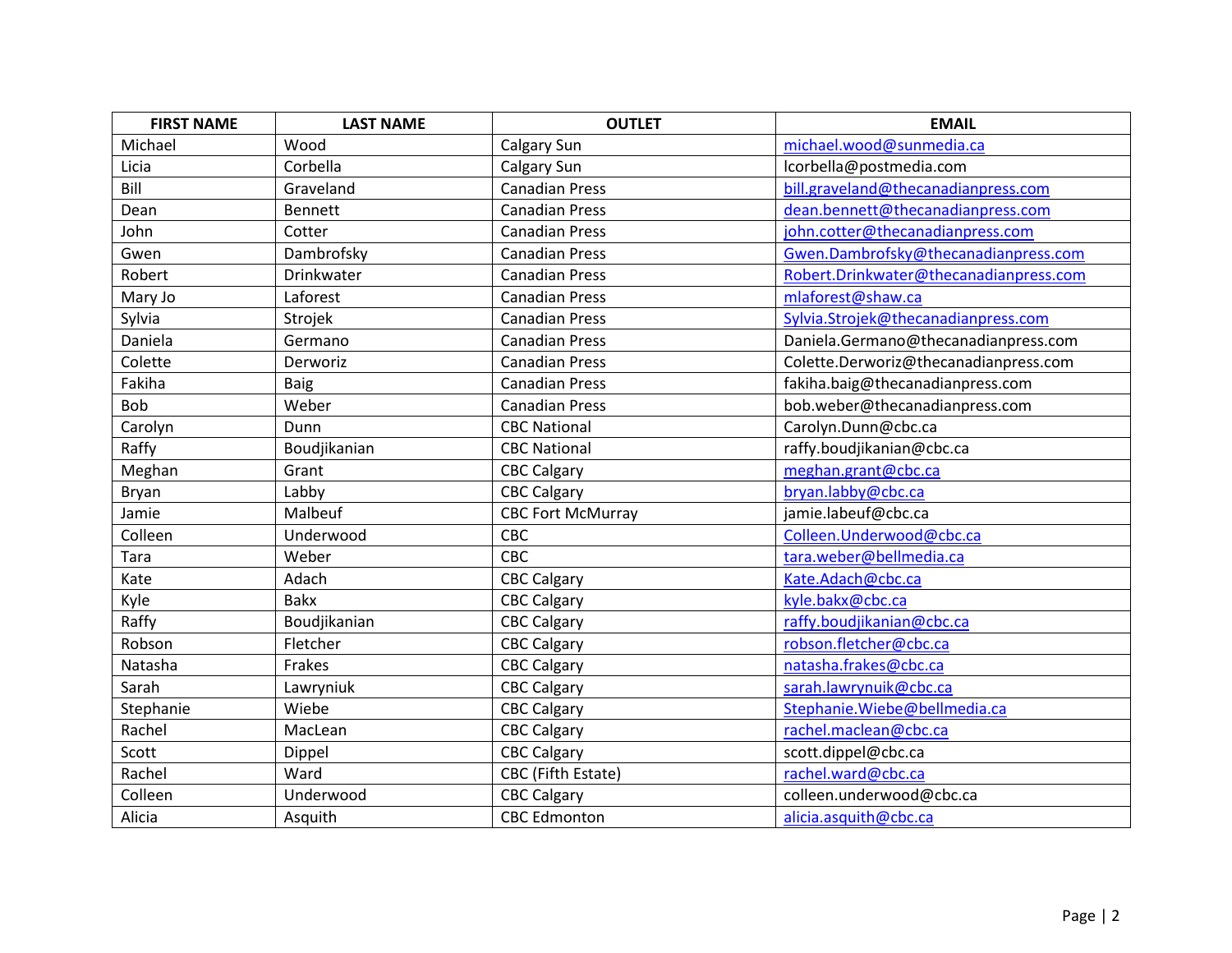| <b>FIRST NAME</b> | <b>LAST NAME</b> | <b>OUTLET</b>          | <b>EMAIL</b>                  |
|-------------------|------------------|------------------------|-------------------------------|
| Silvana           | <b>Benolich</b>  | <b>CBC Edmonton</b>    | silvana.benolich@cbc.ca       |
| Emily             | Fitzpatrick      | <b>CBC Edmonton</b>    | emily.fitzpatrick@cbc.ca      |
| Gareth            | Hampshire        | <b>CBC Edmonton</b>    | Gareth.hampshire@cbc.ca       |
| Janice            | Johnston         | <b>CBC Edmonton</b>    | janice.johnston@cbc.ca        |
| Paul              | Moore            | <b>CBC Edmonton</b>    | paul.moore@cbc.ca             |
| Tashauna          | Reid             | <b>CBC Edmonton</b>    | Tashauna.Reid@cbc.ca          |
| <b>Terry</b>      | Reith            | <b>CBC Edmonton</b>    | Terry.Reith@cbc.ca            |
| Charles           | Rusnell          | <b>CBC Edmonton</b>    | Charles.Rusnell@cbc.ca        |
| Jennie            | Russell          | <b>CBC Edmonton</b>    | Jennie.Russell@cbc.ca         |
| Scott             | Stevenson        | <b>CBC Edmonton</b>    | Scott.Stevenson@cbc.ca        |
| Kim               | Trynacity        | <b>CBC Edmonton</b>    | Kim.Trynacity@cbc.ca          |
| Zahra             | Premji           | <b>CBC Edmonton</b>    | zahra.premji@cbc.ca           |
| Natasha           | Riebe            | <b>CBC Edmonton</b>    | natasha.riebe@cbc.ca          |
| Josee             | St. Onge         | <b>CBC Edmonton</b>    | josee.st-onge@cbc.ca          |
| Paige             | Parsons          | <b>CBC Edmonton</b>    | paige.parsons@cbc.ca          |
| Michelle          | Bellefontaine    | <b>CBC Edmonton</b>    | michelle.bellefontaine@cbc.ca |
| Janet             | French           | <b>CBC Edmonton</b>    | janet.french@cbc.ca           |
| Wallis            | Snowdon          | <b>CBC Edmonton</b>    | wallis.snowdon@cbc.ca         |
| <b>Travis</b>     | McEwan           | <b>CBC Edmonton</b>    | travis.mcewan@cbc.ca          |
| Stephen           | Cook             | <b>CBC Edmonton</b>    | stephen.cook@cbc.ca           |
| <b>Tricia</b>     | Kindleman        | <b>CBC Edmonton</b>    | tricia.kindleman@cbc.ca       |
| Jamie             | Malbeuf          | <b>CBC Edmonton</b>    | jamie.malbeuf@cbc.ca          |
| Jordan            | Omstead          | <b>CBC Edmonton</b>    | jordan.omstead@cbc.ca         |
| Alexandra         | Zabjek           | <b>CBC Edmonton</b>    | alexandra.zabjek@cbc.ca       |
| Stephanie         | <b>Dubois</b>    | <b>CBC Edmonton</b>    | stephanie.dubois@cbc.ca       |
| Nathan            | Fung             | <b>CBC Edmonton</b>    | nathan.fung@cbc.ca            |
| Andrea            | Huncar           | <b>CBC Edmonton</b>    | andrea.huncar@cbc.ca          |
| David             | Gilson           | <b>CBC News</b>        | david.gilson@cbc.ca           |
| Alex              | <b>Brockman</b>  | <b>CBC Yellowknife</b> | alexander.brockman@cbc.ca     |
| Chris             | Brown            | <b>CHAT News Today</b> | chris.brown@jpbg.ca           |
| Regan             | Tate             | <b>CHAT News Today</b> | regan.tate@jpbg.ca            |
| Tiffany           | Goodwein         | <b>CHAT News Today</b> | tiffany.goodwein@jpbg.ca      |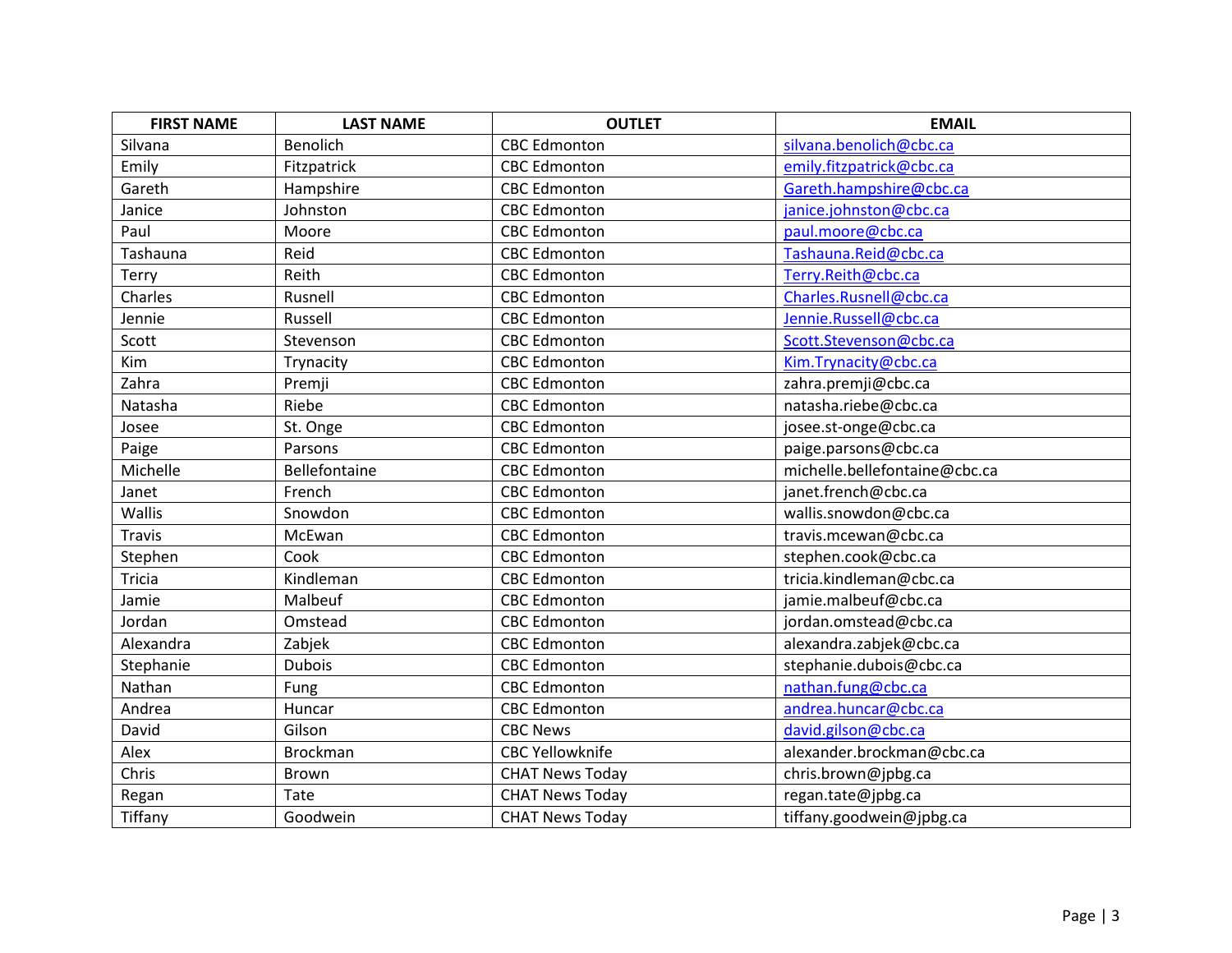| <b>FIRST NAME</b> | <b>LAST NAME</b> | <b>OUTLET</b>                | <b>EMAIL</b>                       |
|-------------------|------------------|------------------------------|------------------------------------|
| Danielle          | Paradis          | Chatelaine                   | dani.paradis2@gmail.com            |
| Tom               | Ross             | CITY TV/660 News             | Tom.Ross@rci.rogers.com            |
| Megan             | McPhaden         | CITY TV/660 News             | m.mcphaden@live.ca                 |
| Rachelle          | Elsiufi          | CityNews Edmonton            | rachelle.elsiufi@citytv.rogers.com |
| Courtney          | Theriault        | <b>CityNews Edmonton</b>     | Courtney.Theriault@rci.rogers.com  |
| Taylor            | <b>Braat</b>     | <b>CityNews Calgary</b>      | taylor.braat@citytv.rogers.com     |
| Jonathan          | Muma             | <b>CityNews Calgary</b>      | jonathan.muma@citytv.rogers.com    |
| Crystal           | Laderas          | CityNews Calgary             | crystal.laderas@citytv.rogers.com  |
| Cara              | Campbell         | <b>CityNews Calgary</b>      | cara.campbell@rci.rogers.ca        |
| Jo                | Horwood          | <b>CityNews Calgary</b>      | jo.horwood@rci.rogers.ca           |
| Henna             | Saeed            | <b>CityNews Calgary</b>      | henna.saeed@rci.rogers.ca          |
| Tara              | Overholt         | <b>CityNews Calgary</b>      | tara.overholt@rci.rogers.ca        |
| Tina              | Giesbrecht       | <b>CJOC Radio</b>            | tina@cjocfm.com                    |
| Patrick           | Siedlecki        | <b>CJOC Radio</b>            | pat@clearskyradio.com              |
| Thomas            | Fougere          | Community TV                 | Tom@comtv.ca                       |
| John              | Himpe            | Corus Radio Calgary          | john.himpe@globalnews.ca           |
| Anna              | Kroupina         | <b>Crowsnest Pass Herald</b> | news@passherald.ca                 |
| Chris             | Epp              | <b>CTV</b>                   | chris.epp@bellmedia.ca             |
| Alesia            | Fieldberg        | <b>CTV</b>                   | alesia.fieldberg@bellmedia.ca      |
| Jordan            | Kanygin          | <b>CTV</b>                   | Jordan.Kanygin@bellmedia.ca        |
| Rahim             | Ladhani          | <b>CTV</b>                   | Rahim.Ladhani@bellmedia.ca         |
| Kathy             | Le               | <b>CTV</b>                   | Kathy.le@bellmedia.ca              |
| <b>Brad</b>       | Macleod          | <b>CTV</b>                   | Brad.MacLeod@bellmedia.ca          |
| Jamie             | Mauracher        | <b>CTV</b>                   | jamie.mauracher@bellmedia.ca       |
| Ina               | Sidhu            | <b>CTV</b>                   | ina.sidhu@bellmedia.ca             |
| <b>Bridget</b>    | Brown            | <b>CTV Calgary</b>           | bridget.brown@bellmedia.ca         |
| Elissa            | Carpenter        | <b>CTV Calgary</b>           | elissa.carpenter@bellmedia.ca      |
| Kevin             | Fleming          | <b>CTV Calgary</b>           | kevin.fleming@bellmedia.ca         |
| Shaun             | Frenette         | <b>CTV Calgary</b>           | shaun.frenette@bellmedia.ca        |
| Kevin             | Green            | <b>CTV Calgary</b>           | kevin.green@bellmedia.ca           |
| William (Bill)    | Macfarlane       | <b>CTV Calgary</b>           | Bill.Macfarlane@bellmedia.ca       |
| Lea               | Williams-Doherty | <b>CTV Calgary</b>           | Lea.williams-doherty@bellmedia.ca  |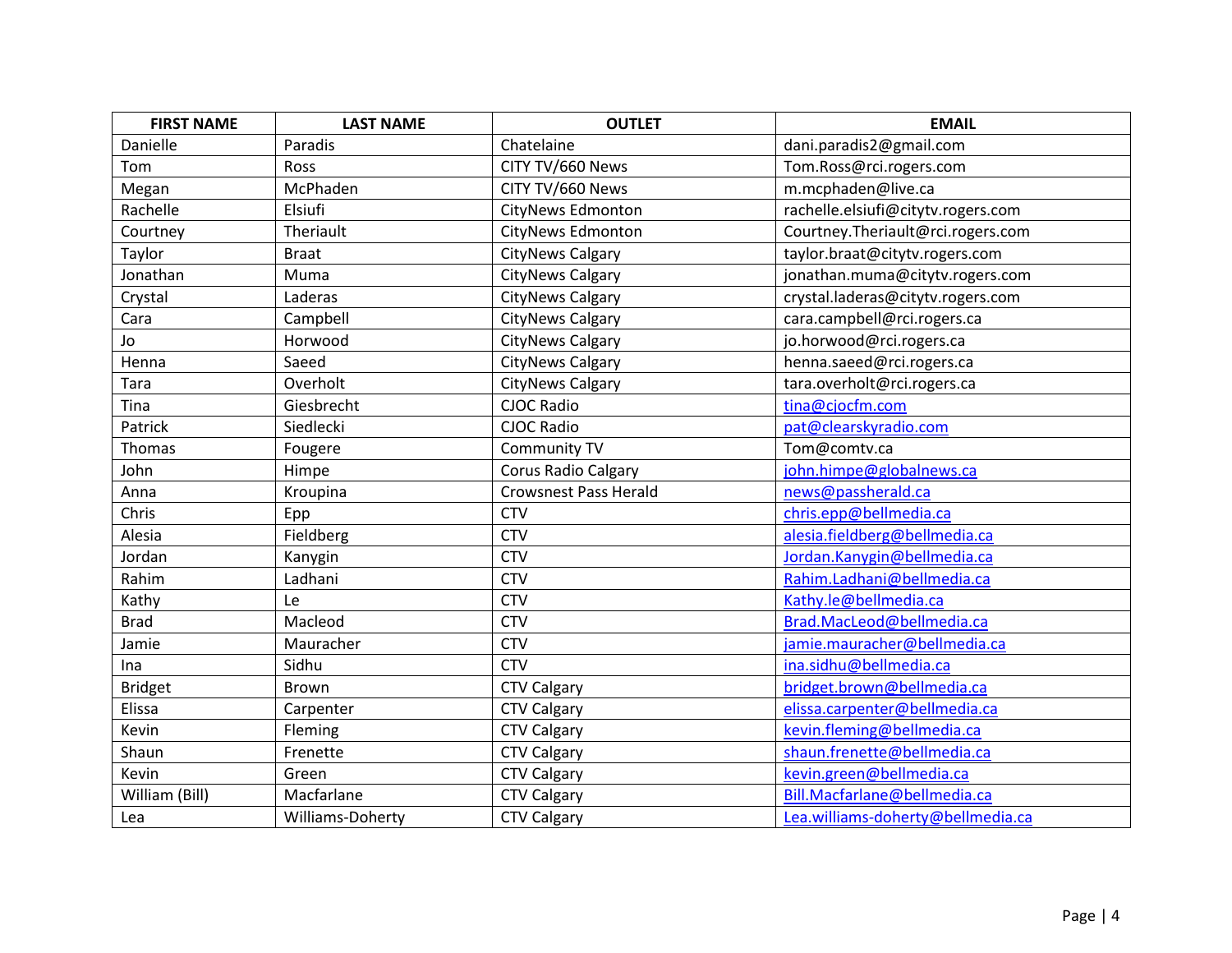| <b>FIRST NAME</b> | <b>LAST NAME</b> | <b>OUTLET</b>                    | <b>EMAIL</b>                      |
|-------------------|------------------|----------------------------------|-----------------------------------|
| Kevin             | Nimmock          | <b>CTV Calgary</b>               | Kevin.Nimmock@bellmedia.ca        |
| Dawn              | Walton           | <b>CTV Calgary</b>               | dawn.walton@bellmedia.ca          |
| Mark              | Villani          | <b>CTV Calgary</b>               | Mark.Villani@bellmedia.ca         |
| Timm              | <b>Bruch</b>     | CTV Calgary                      | timm.bruch@bellmedia.ca           |
| Teri              | Fikowski         | <b>CTV Calgary</b>               | teri.fikowski@bellmedia.ca        |
| Matthew           | <b>Black</b>     | <b>CTV Edmonton</b>              | matthew.black@bellmedia.ca        |
| David             | Ewasuk           | <b>CTV Edmonton</b>              | david.ewasuk@bellmedia.ca         |
| Diego             | Romero           | <b>CTV Edmonton</b>              | diego.romero@bellmedia.ca         |
| Amanda            | Anderson         | <b>CTV Edmonton</b>              | amanda.anderson@bellmedia.ca      |
| Dan               | Grummett         | <b>CTV Edmonton</b>              | Dan.Grummett@bellmedia.ca         |
| Bill              | Fortier          | <b>CTV Edmonton</b>              | bill.fortier@ctv.ca               |
| Katie             | Chamberlain      | <b>CTV Edmonton</b>              | Katie.Chamberlain@bellmedia.ca    |
| Alex              | Antoneshyn       | <b>CTV Edmonton</b>              | alex.antoneshyn@bellmedia.ca      |
| Terrance          | Vogt             | CTV Lethbridge                   | Terry.Vogt@bellmedia.ca           |
| Kaella            | Doty             | CTV Lethbridge                   | Kaella.Carr@bellmedia.ca          |
| Janet             | <b>Dirks</b>     | <b>CTV National</b>              | Janet.Dirks@bellmedia.ca          |
| Elsie             | Ross             | Daily Oil Bulletin               | eross@jwnenergy.com               |
| Patrick           | Kolafa           | <b>Drumheller Mail</b>           | news@drumhellermail.com           |
| Lisa              | Johnson          | Edmonton Journal/Sun             | lijohnson@postmedia.com           |
| Anna              | Junker           | <b>Edmonton Journal</b>          | ajunker@postmedia.com             |
| Lauren            | Boothby          | Edmonton Journal/Sun             | lboothby@postmedia.com            |
| Jeff              | Labine           | Edmonton Journal/Sun             | jlabine@postmedia.com             |
| Liam              | Verster          | <b>Everything Grande Prairie</b> | liam.verster@jpbg.ca              |
| Curtis            | Galbraith        | <b>Everything Grande Prairie</b> | Curtis.Galbraith@jpbg.ca          |
| Ezra              | <b>Black</b>     | <b>Fernie Free Press</b>         | reporter@thefreepress.ca          |
| Vincent           | McDermott        | Fort McMurray Today              | vmcdermott@postmedia.com          |
| Roland            | <b>Cilliers</b>  | Fort McMurray Today              | rcilliers@metrolandnorthmedia.com |
| Laura             | Beamish          | Fort McMurray Today              | lbeamish@postmedia.com            |
| Ethan             | Lou              | Freelance                        | ethan.ltr@gmail.com               |
| Adam              | Lachacz          | The Gateway (U of A)             | eic@gateway.ualberta.ca           |
| Shallima          | Maharas          | <b>Global Edmonton</b>           | shallima.maharaj@globalnews.ca    |
| Kyle              | Benning          | <b>Global News</b>               | kyle.benning@globalnews.ca        |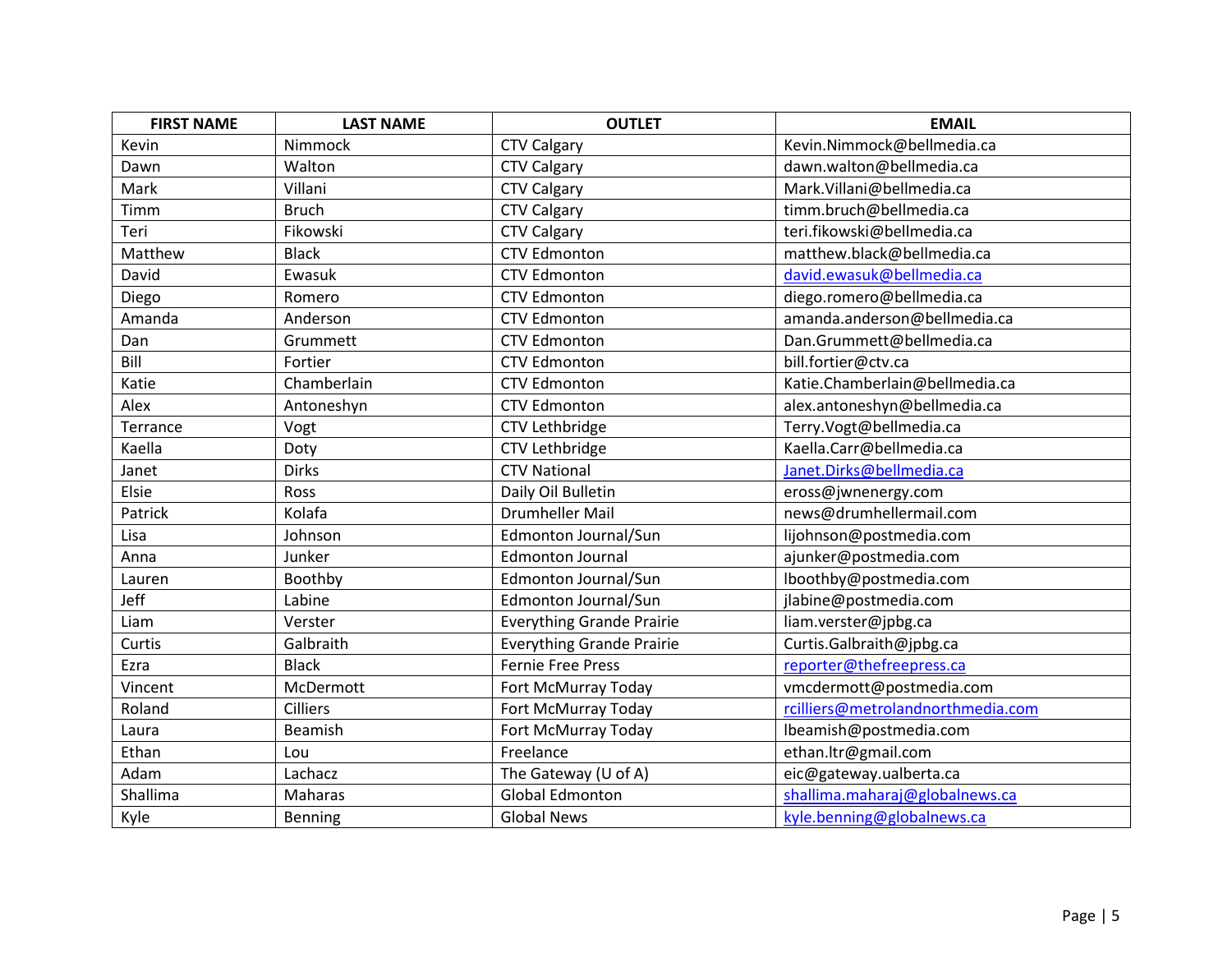| <b>FIRST NAME</b> | <b>LAST NAME</b> | <b>OUTLET</b>                 | <b>EMAIL</b>                         |
|-------------------|------------------|-------------------------------|--------------------------------------|
| Jill              | Croteau          | <b>Global News</b>            | Jill.Croteau@globalnews.ca           |
| <b>Dallas</b>     | Flexhaug         | <b>Global News</b>            | dallas.flexhaug@globalnews.ca        |
| Carolyn           | Kury de Castillo | <b>Global News</b>            | Carolyn.kurydeCastillo@globalnews.ca |
| Doug              | Vaessen          | <b>Global News</b>            | doug.vaessen@globalnews.ca           |
| Heather           | Yourex           | <b>Global News</b>            | heather.yourex@globalnews.ca         |
| Sarah             | Ryan             | <b>Global News</b>            | sarah.ryan@globalnews.ca             |
| Katelyn           | Wilson           | <b>Global News</b>            | Katelyn. Wilson@globalnews.ca        |
| Tracy             | Nagai            | <b>Global News</b>            | tracy.nagai@globalnews.ca            |
| Quinn             | Campbell         | Global News Lethbridge        | quinn.campbell@globalnews.ca         |
| Thomas            | Roulston         | Global News Lethbridge        | tom.roulston@globalnews.ca           |
| Eloise            | Therien          | <b>Global News Lethbridge</b> | eloise.therien@globalnews.ca         |
| Jessica           | Robb             | <b>Global News Lethbridge</b> | jessica.robb@globalnews.ca           |
| Liam              | Nixon            | <b>Global News Lethbridge</b> | liam.nixon@globlalnews.ca            |
| Erik              | Bay              | Global News Lethbridge        | erik.bay@globalnews.ca               |
| Danica            | Ferris           | <b>Global News Lethbridge</b> | danica.ferris@globalnews.ca          |
| Nancy             | Hixt             | <b>Global News Calgary</b>    | nancy.hixt@globalnews.ca             |
| Ken               | MacGillivray     | <b>Global News Calgary</b>    | Ken.macGillivray@globalnews.ca       |
| <b>Blake</b>      | Lough            | <b>Global News Calgary</b>    | Blake.lough@globalnews.ca            |
| Jenna             | Freeman          | <b>Global News Calgary</b>    | jenna.freeman@globalnews.cas         |
| Jessie            | Weisner          | <b>Global News Calgary</b>    | jessie.weisner@globalnews.ca         |
| Kaylen            | Small            | <b>Global News Calgary</b>    | kaylen.small@globalnews.ca           |
| Lisa              | MacGregor        | <b>Global News Edmonton</b>   | lisa.macgregor@globalnews.ca         |
| Kerry             | Powell           | <b>Global News Edmonton</b>   | Kerry.Powell@globalnews.ca           |
| Julia             | Wong             | <b>Global News Edmonton</b>   | Julia. Wong@globalnews.ca            |
| Nicole            | Stillger         | <b>Global News Edmonton</b>   | Nicole.Stillger@globalnews.ca        |
| Sarah             | Komadina         | <b>Global News Edmonton</b>   | Sarah.Komadina@globalnews.ca         |
| Bindu             | Suri             | <b>Global TV</b>              | Bindu.Suri@globalnews.ca             |
| Fletcher          | Kent             | Global-TV Edmonton            | Fletcher.Kent@globalnews.ca          |
| Vinesh            | Pratap           | Global-TV Edmonton            | Vinesh.Pratap@globalnews.ca          |
| Kendra            | Slugoski         | Global-TV Edmonton            | kendra.slugoski@globalnews.ca        |
| Carrie            | Tait             | Globe and Mail                | ctait@globeandmail.com               |
| Greg              | McArthur         | Globe and Mail, Toronto       | gmcarthur@globeandmail.com           |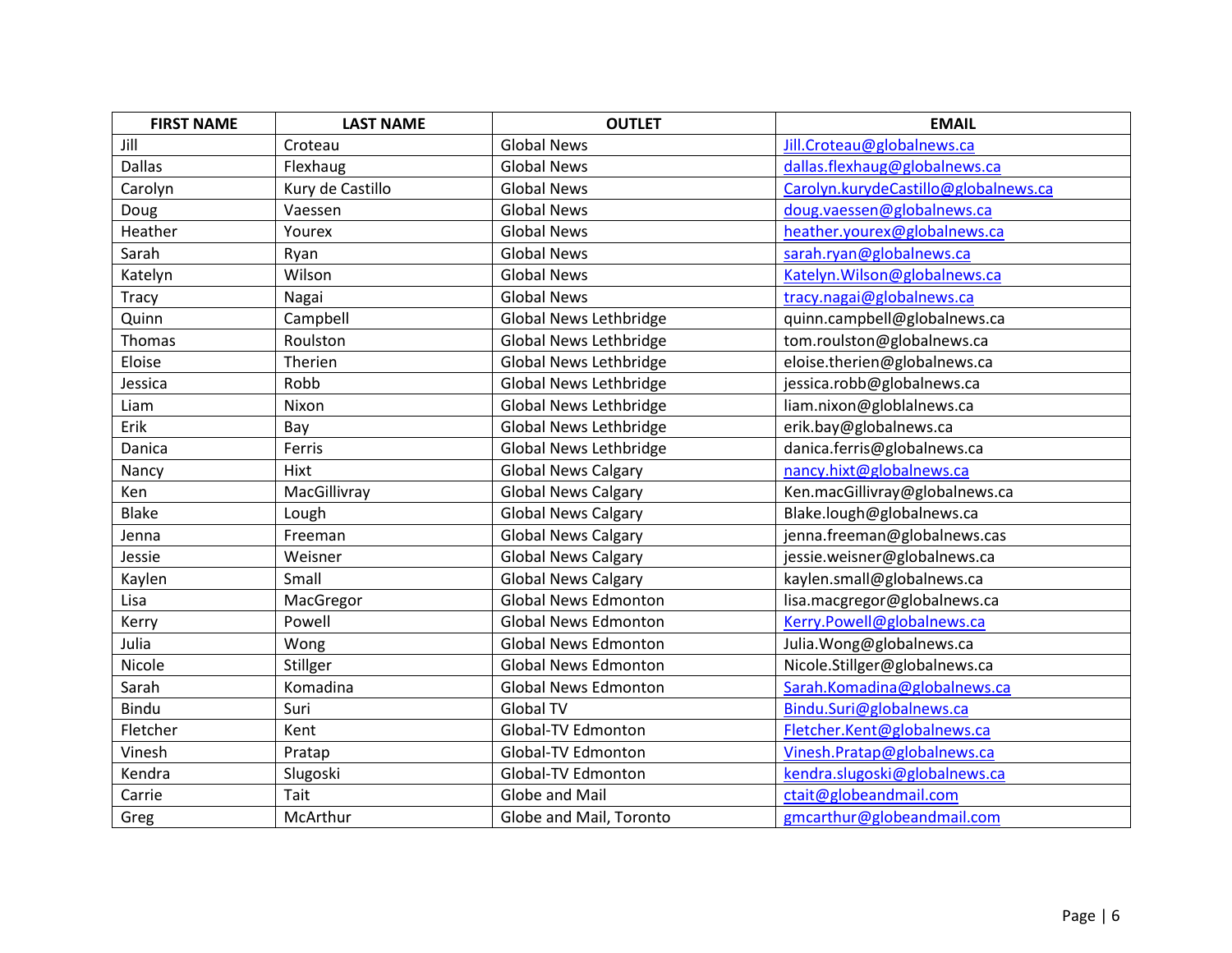| <b>FIRST NAME</b> | <b>LAST NAME</b> | <b>OUTLET</b>                       | <b>EMAIL</b>                         |
|-------------------|------------------|-------------------------------------|--------------------------------------|
| Christine         | Dobby            | Globe and Mail, Toronto             | cdobby@globeandmail.com              |
| Sean              | Fine             | Globe and Mail, Toronto             | sfine@globeandmail.com               |
| Jana              | Pruden           | Globe and Mail, Edmonton            | jpruden@globeandmail.com             |
| James             | Keller           | Globe and Mail, Alberta             | jkeller@globeandmail.com             |
| Kevin             | Hampson          | Grande Prairie Daily Herald-Tribune | Kevin.Hampson@sunmedia.ca            |
| Dan               | Singleton        | <b>Great West Newspapers</b>        | dsingleton@sundre.greatwest.ca       |
| Kristine          | Jean             | <b>Great West Newspapers</b>        | kjean@innisfail.greatwest.ca         |
| Benjamin          | Sherick          | <b>Great West Newspapers</b>        | bsherick@airdrie.greatwest.ca        |
| Darlene           | Casten           | <b>Great West Newspapers</b>        | dcasten@okotoks.greatwest.ca         |
| Rob               | McKinley         | Lac La Biche Post                   | rmckinley@llb.greatwest.ca           |
| Janice            | Huser            | <b>Lakeland This Week</b>           | jhuser@stpaul.greatwest.ca           |
| <b>Bianca</b>     | Mazziotti        | Lakeland Today                      | bmazziotti@llb.greatwest.ca          |
| Pearl             | Lorentzen        | Lakeside Leader                     | lorentze@ualberta.ca                 |
| Kaella            | Carr             | Lethbridge CTV News                 | kaella.carr@bellmedia.ca             |
| Taylor            | Oseen            | Lethbridge CTV News                 | Taylor.Oseen@bellmedia.ca            |
| Darrell           | Romuld           | Lethbridge CTV News                 | darrell.romuld@bellmedia.ca          |
| Terry             | Vogt             | Lethbridge CTV News                 | Terry.Vogt@bellmedia.ca              |
| JW                | Scharr           | Lethbridge Herald                   | jwschnarr@lethbridgeherald.com       |
| Delon             | Shurtz           | Lethbridge Herald                   | dshurtz@lethbridgeherald.com         |
| Melissa           | Villeneuve       | Lethbridge Herald                   | mvilleneuve@lethbridgeherald.com     |
| Tim               | Kalinowski       | Lethbridge Herald                   | tkalinowski@lethbridgeherald.com     |
| <b>Nick</b>       | Kuhl             | Lethbridge Herald                   | nkuhl@lethbridgeherald.com           |
| Lara              | Fominoff         | Lethbridge News Now                 | news@lethbridgenewsnow.com           |
| Patrick           | <b>Burles</b>    | LethbridgeNewsNow.com               | Patrick.Burles@lethbridgenewsnow.com |
| Aaron             | Mahoney          | Lethbridge News Now                 | aaron.mahoney@jpbg.ca                |
| Justin            | Goulet           | Lethbridge News Now                 | justin.goulet@jpbg.ca                |
| David             | Opinko           | Lethbridge News Now                 | david.opinko@jpbg.ca                 |
| Marc              | Francoeur        | Lost Time Media                     | marc@losttimemedia.com               |
| Robinder          | Uppal            | Lost Time Media                     | robinder@losttimemedia.com           |
| Collin            | Gallant          | <b>Medicine Hat News</b>            | cgallant@medicinehatnews.com         |
| Morgan            | Modrzejewski     | <b>Metro Calgary Newspaper</b>      | morgan.modjeski@metronews.ca         |
| Jaryn             | Vecchio          | Mix 103.7 (Fort Mac)                | jvecchio@harvardbroadcasting.com     |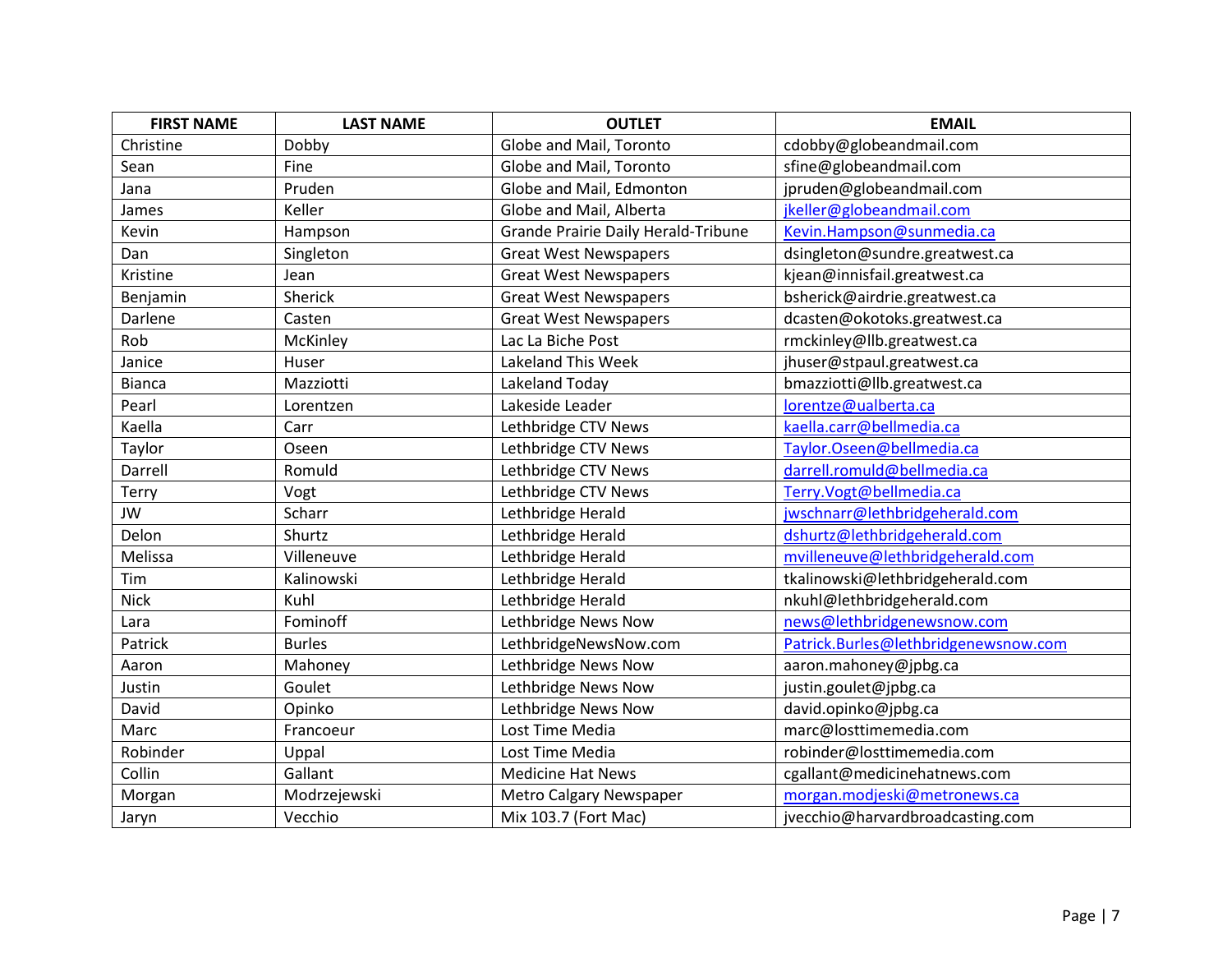| <b>FIRST NAME</b> | <b>LAST NAME</b>  | <b>OUTLET</b>                       | <b>EMAIL</b>                                |
|-------------------|-------------------|-------------------------------------|---------------------------------------------|
| Samantha          | <b>Borsato</b>    | MyLethbridgeNow (CJOC)              | sborsato@vistaradio.ca                      |
| Nathalia          | Cordeau-Hilliard  | My McMurray (Rogers)                | Nathalia.CordeauHill@rci.rogers.com         |
| Kevin             | Libin             | <b>National Post</b>                | klibin@nationalpost.com                     |
| Geoffrey          | Morgan            | <b>National Post/Financial Post</b> | gmorgan@nationalpost.com                    |
| Marin             | Cogan             | New York Magazine                   | Marincogan@gmail.com                        |
| James             | Mahony            | Nickle's Energy Group               | jmahony@jwnenergy.com                       |
| Jeffrey           | Heyden-Kaye       | Ponoka News                         | Jeff.Heyden-Kaye@ponokanews.com             |
| Sammy             | Hudes             | Postmedia (Calgary Sun/Herald)      | shudes@postmedia.com                        |
| Bill              | Kaufmann          | Postmedia (Calgary Sun/Herald)      | BKaufmann@postmedia.com                     |
| Alanna            | Smith             | Postmedia (Calgary Sun/Herald)      | alsmith@postmedia.com                       |
| Jason             | Herring           | Postmedia (Calgary Sun/Herald)      | jherring@postmedia.com                      |
| Stephanie         | Babych            | Postmedia (Calgary Sun/Herald)      | sbabych@postmedia.com                       |
| Jonny             | Wakefield         | Postmedia (Edmonton Sun/Journal)    | jwakefield@postmedia.com                    |
| Dylan             | Short             | Postmedia (Calgary Sun/Herald)      | dshort@postmedia.com                        |
| Joseph            | Quigley           | Postmedia (Mayerthrope Freelancer)  | jQuigley@postmedia.com                      |
| Mario             | de Ciccio         | Radio Canada - Calgary              | Mario.de.Ciccio@radio-canada.ca             |
| Tiphanie          | Roquette          | Radio-Canada                        | tiphanie.roquette@radio-canada.ca           |
| Audrey            | Neveu             | Radio-Canada                        | audrey.neveu@radio-canada.ca                |
| Nassima           | Way               | Radio-Canada                        | nassima.way@radio-canada.ca                 |
| Francois          | Joly              | Radio-Canada                        | francois.joly@radio-canada.ca               |
| Julie             | Prejet            | Radio-Canada                        | julie.prejet@radio-canada.ca                |
| Fuat              | Seker             | Radio-Canada                        | fuat.seker@radio-canada.ca                  |
| Stephanie         | Rousseau          | Radio-Canada (CBC French)           | stephanie.rousseau@radio-canada.ca          |
| Charlotte         | Dumoulin          | Radio-Canada (CBC French)           | charlotte.dumoulin@radio-canada.ca          |
| Katrine           | Deniset           | Radio-Canada (CBC French)           | katrine.deniset@radio-canada.ca             |
| Mirna             | <b>Djukic</b>     | Radio-Canada (CBC French)           | mirna.djukic@cbc.ca                         |
| Michael           | Bedard            | Radio-Canada (CBC French)           | michael.bedard@radio-canada.ca              |
| Laurent           | Pirot             | Radio-Canada (CBC French)           | laurent.pirot@radio-canada.ca               |
| Jean-Marie        | Yambayamba        | Radio-Canada (CBC French)           | jean-marie.yambayamba@radio-canada.ca       |
| Emma              | Hautecoeur        | Radio-Canada (CBC French)           | emma.hautecoeur@radio-canada.ca             |
| Jean-Emmanuel     | Fortier           | Radio-Canada (CBC French)           | jean-emmanuel.fortier@radio-canada.ca       |
| Gabrielle         | Michaud-Sauvageau | Radio-Canada (CBC French)           | gabrielle.michaud-sauvageau@radio-canada.ca |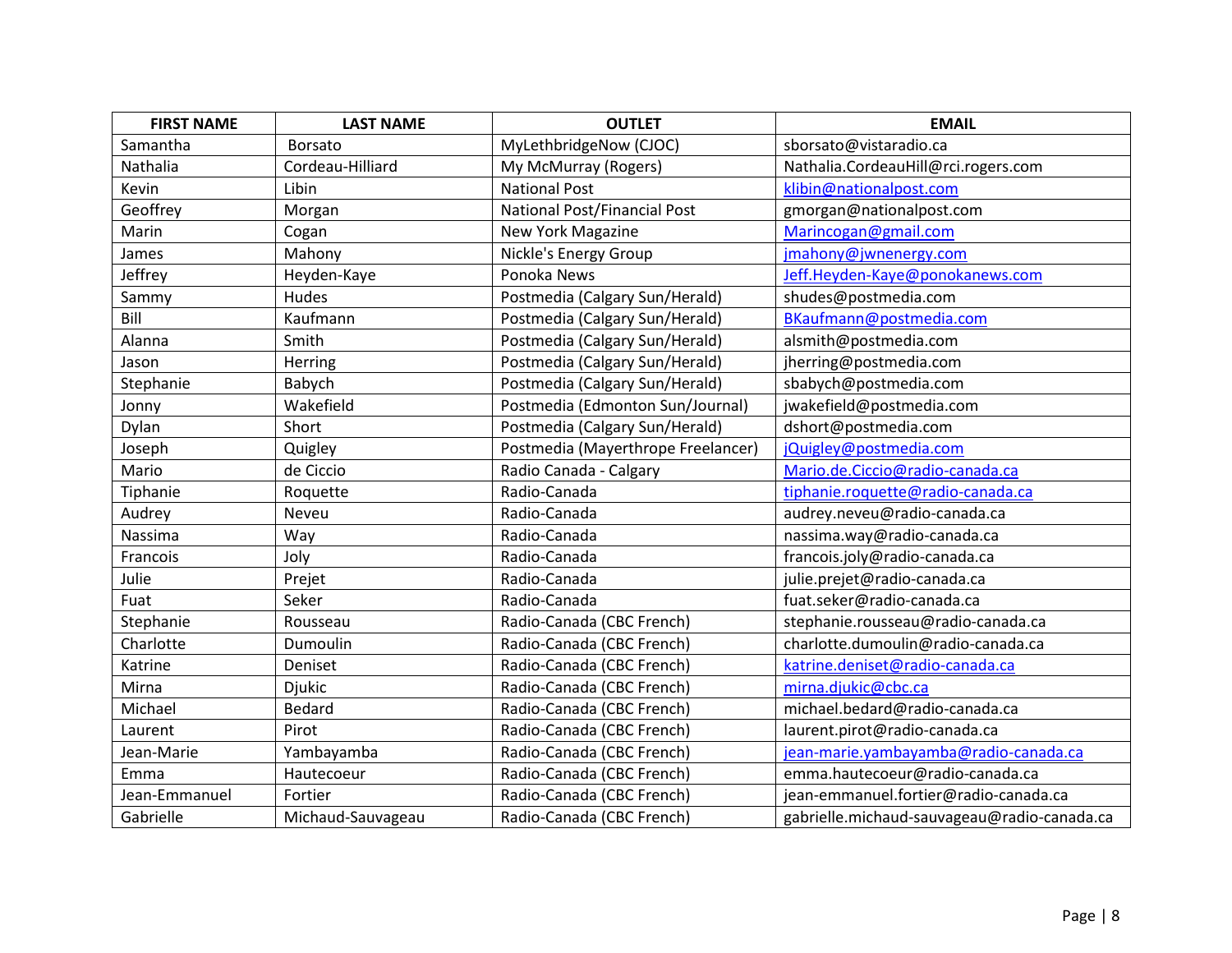| <b>FIRST NAME</b> | <b>LAST NAME</b>                 | <b>OUTLET</b>                | <b>EMAIL</b>                         |
|-------------------|----------------------------------|------------------------------|--------------------------------------|
| Axel              | <b>Tardieu</b>                   | Radio-Canada (CBC French)    | axel.tardieu@radio-canada.ca         |
| Marie             | Chabot-Johnson                   | Radio-Canada (CBC French)    | marie.chabot-johnson@radio-canada.ca |
| Danielle          | Kadjo                            | Radio-Canada (CBC French)    | danielle.kadjo@radio-canada.ca       |
| Adnan             | Mohamad                          | Radio-Canada (CBC French)    | adnan.mohamad@radio-canada.ca        |
| Andreane          | Williams                         | Radio-Canada (CBC French)    | williams.andreane@radio-canada.ca    |
| Vincent           | Bonnay                           | Radio-Canada (CBC French)    | vincent.bonnay@radio-canada.ca       |
| Thomas            | Laberge                          | Radio-Canada (CBC French)    | thomas.laberge@radio-canada.ca       |
| Sheldon           | Spackman                         | rdnewsNOW                    | sheldon.spackman@pattisonmedia.com   |
| Josh              | Hall                             | rdnewsNOW                    | josh.hall@pattisonmedia.com          |
| Sheila            | Gunn                             | <b>Rebel Media</b>           | sheila@rnnmail.com                   |
| Paul              | Cowley                           | <b>Red Deer Advocate</b>     | pcowley@reddeeradvocate.com          |
| Lana              | Michelin                         | <b>Red Deer Advocate</b>     | Imichelin@reddeeradvocate.com        |
| Ramanjit Singh    | Sidhu                            | Red FM 106.7                 | ina.sidhu@bellmedia.ca               |
| Tanya             | Foubert                          | Rocky Mountain Outlook       | tfoubert@outlook.greatwest.ca        |
| Jenna             | <b>Dulewich Mountain Outlook</b> | Rocky Mountain Outlook       | jdulewich@outlook.greatwest.ca       |
| Jeremy            | Klaszus                          | The Sprawl                   | jeremy@sprawlcalgary.com             |
| Hadel             | Abdel-Nabi                       | The Sprawl                   | hadeel@sprawlcalgary.com             |
| Josh              | Thomas                           | <b>Spruce Grove Examiner</b> | Jothomas@postmedia.com               |
| Rudy              | Howell                           | <b>Spruce Grove Examiner</b> | rhowell@postmedia.com                |
| Jennifer          | Henderson                        | St. Albert Gazette           | jhenderson@stalbert.greatwest.ca     |
| Anna              | Borowiecki                       | St. Albert Gazette           | aborowiecki@stalbert.greatwest.ca    |
| <b>Brennan</b>    | Doherty                          | <b>Star Calgary</b>          | brennan.doherty@torstargroup.ca      |
| Madeline          | Smith                            | <b>Star Calgary</b>          | madeline.smith@torstargroup.ca       |
| Amy               | Tucker                           | <b>Star Calgary</b>          | amy.tucker@torstargroup.ca           |
| Evan J.           | Pretzer                          | <b>Stony Plain Reporter</b>  | epretzer@postmedia.com               |
| Sean              | Feagan                           | <b>Strathmore Times</b>      | Sean@strathmoretimes.com             |
| Andrea            | Slobodian                        | Sun News Network             | andrea.slobodian@sunmedia.ca         |
| Alex              | McCuaig                          | The Alberta Independent      | editor@thealbertaindependent.ca      |
| Dan               | Healing                          | The Canadian Press           | Dan@nationalobserver.com             |
| Lauren            | Krugel                           | <b>The Canadian Press</b>    | Lauren.Krugel@thecanadianpress.com   |
| Donna             | Spencer                          | <b>The Canadian Press</b>    | Donna.Spencer@thecanadianpress.com   |
| Chris             | Purdy                            | <b>The Canadian Press</b>    | Chris.Purdy@thecanadianpress.com     |